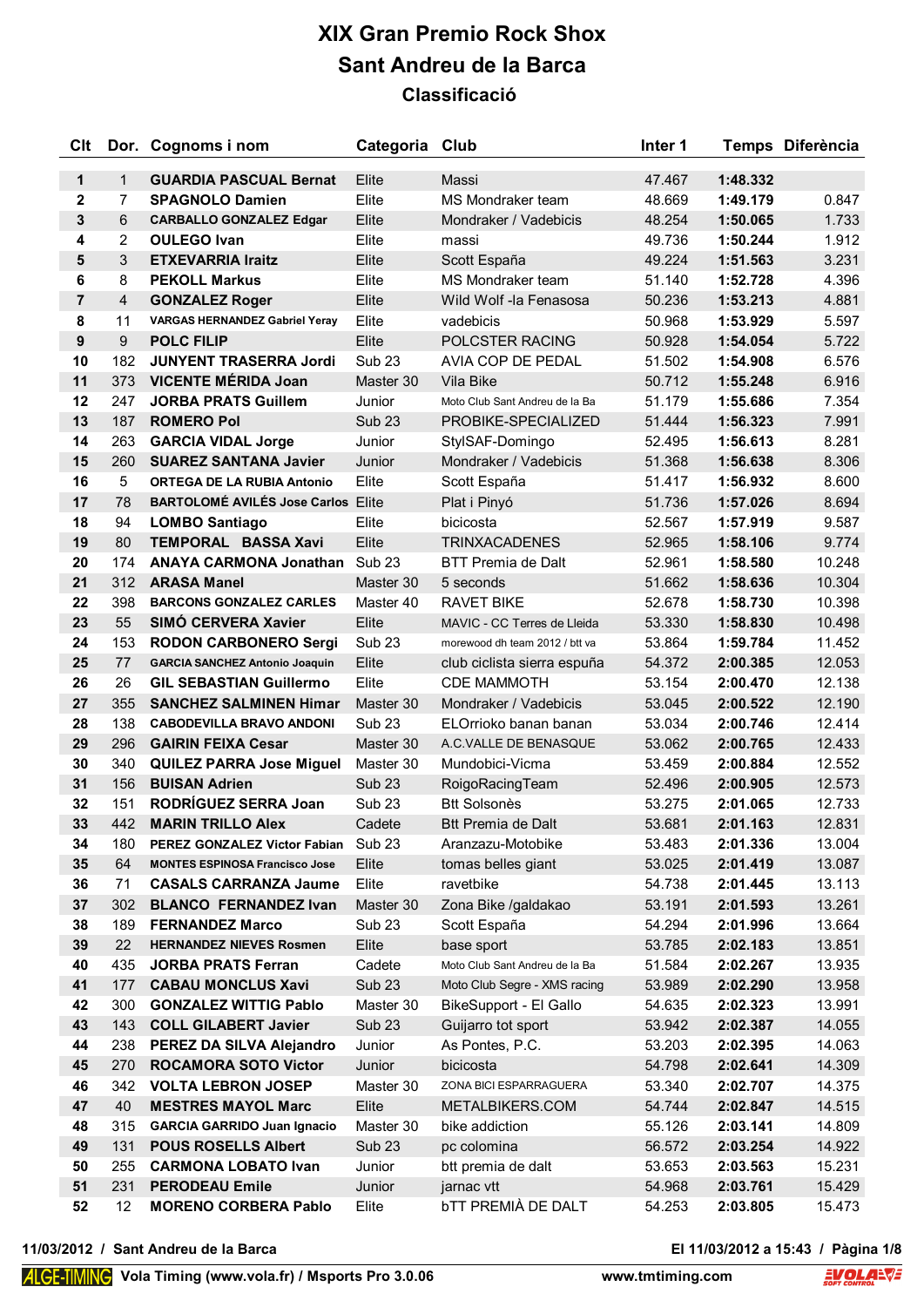| Clt |     | Dor. Cognoms i nom                    | Categoria Club    |                                | Inter 1 |          | Temps Diferència |
|-----|-----|---------------------------------------|-------------------|--------------------------------|---------|----------|------------------|
| 53  | 430 | <b>OLARRA LÓPEZ Daniel</b>            | Cadete            | <b>ZONA BIKE</b>               | 54.345  | 2:03.866 | 15.534           |
| 54  | 354 | <b>TEMPORAL BASSA Jordi</b>           | Master 30         | trinxacadenes                  | 54.490  | 2:03.867 | 15.535           |
| 55  | 181 | <b>PEREZ BERNAD MARIO</b>             | <b>Sub 23</b>     | CICLOS Domingo                 | 55.909  | 2:04.052 | 15.720           |
| 56  | 125 | <b>MONTES BARAHONA Lluís</b>          | Sub <sub>23</sub> | moto club sant andreu          | 53.302  | 2:04.456 | 16.124           |
| 57  | 157 | <b>ROIG Jordi</b>                     | Sub <sub>23</sub> | <b>MTB LES ANGLES</b>          | 56.534  | 2:04.645 | 16.313           |
| 58  | 178 | <b>BADIA BOSCH Roc</b>                | Sub <sub>23</sub> | Colomina DH Team               | 55.407  | 2:04.657 | 16.325           |
| 59  | 84  | <b>LACONDEGUY ALIER LIUIS</b>         | Elite             | <b>Bikeland Lacondeguy</b>     | 56.156  | 2:04.660 | 16.328           |
| 60  | 188 | <b>ALBERTÍ LLOMPART Jaume</b>         | Sub <sub>23</sub> | Meamsitorn                     | 55.405  | 2:04.936 | 16.604           |
| 61  | 155 | <b>GUIMERÀ PULIDO Albert</b>          | Sub <sub>23</sub> | metalbikers.com                | 56.516  | 2:05.521 | 17.189           |
| 62  | 343 | <b>GIMENEZ COLL Iban</b>              | Master 30         | <b>CC GAVARRESBIKE</b>         | 55.693  | 2:05.588 | 17.256           |
| 63  | 402 | <b>FIGUERAS BERNADES Ramon</b>        | Master 40         | Moto Club Igualada             | 56.167  | 2:05.675 | 17.343           |
| 64  | 83  | <b>ACEDO David</b>                    | Elite             | Mondraker                      | 51.849  | 2:05.702 | 17.370           |
| 65  | 280 | <b>RAGOT Emmeline</b>                 | Femina            | MS Mondraker team              | 55.423  | 2:05.953 | 17.621           |
| 66  | 126 | <b>ORBAN ALEXANDRE</b>                | Sub <sub>23</sub> | WILD WOLF LA FENASOSA          | 56.660  | 2:05.956 | 17.624           |
| 67  | 345 | <b>MOLINA BUSTAMANTE Luis Miguel</b>  | Master 30         | <b>XMS Racing Squad</b>        | 55.773  | 2:06.026 | 17.694           |
| 68  | 163 | <b>VALLS PEÑA Daniel</b>              | Sub <sub>23</sub> | <b>Ravet Bike Parets</b>       | 55.321  | 2:06.129 | 17.797           |
| 69  | 129 | <b>FORNÓS PANISELLO Sergi</b>         | <b>Sub 23</b>     | 5 Seconds                      | 56.099  | 2:06.214 | 17.882           |
| 70  | 30  | <b>ESPLUGAS PERPIÑAN Victor Elite</b> |                   | BIKE SUPPORT C.D.E.            | 59.604  | 2:06.235 | 17.903           |
| 71  | 173 | <b>VALLS MINGUET Sergi</b>            | Sub <sub>23</sub> | club ciclista tartareu         | 55.259  | 2:06.253 | 17.921           |
| 72  | 95  | <b>BAIDES MARTÍNEZ Roland</b>         | Elite             | esport ciclista mataro         | 55.732  | 2:06.281 | 17.949           |
| 73  | 305 | <b>PAYAS PONS Martí</b>               | Master 30         | maxim jormabike sca            | 55.151  | 2:06.297 | 17.965           |
| 74  | 257 | ROBAU SABEÑA Dani                     | Junior            | La Tribu BTT                   | 55.015  | 2:06.416 | 18.084           |
| 75  | 144 | <b>DE LEON IMBERT Patrick</b>         | <b>Sub 23</b>     | Guijarro tot esport            | 55.034  | 2:06.424 | 18.092           |
| 76  | 37  | <b>LUZAR URIARTE Gotzon</b>           | Elite             |                                | 58.152  | 2:06.451 | 18.119           |
| 77  | 346 | <b>MOLINA Javier</b>                  | Master 30         | <b>XMS Racing Squad</b>        | 56.260  | 2:06.808 | 18.476           |
| 78  | 298 | <b>ATARES MIGUEL Borja</b>            | Master 30         | Asociacion Ciclista Valle de B | 55.227  | 2:06.839 | 18.507           |
| 79  | 176 | <b>ESTEVE ALVAREZ Ruben</b>           | Sub <sub>23</sub> | Moto Club Segre                | 55.737  | 2:06.897 | 18.565           |
| 80  | 53  | <b>CUNILL CAMPRUBÍ Angel</b>          | Elite             |                                | 56.127  | 2:06.944 | 18.612           |
| 81  | 164 | <b>GALVAN GONZALEZ Javi</b>           | <b>Sub 23</b>     | <b>MAXI BIKE</b>               | 56.231  | 2:07.052 | 18.720           |
| 82  | 16  | <b>SERRANO NUÑEZ Cristian</b>         | Elite             | c.c.paco lopez                 | 56.228  | 2:07.091 | 18.759           |
| 83  | 48  | <b>FERREIRA Ricard</b>                | Elite             | SPRINTCLUB JORMA-MAXIM         | 55.788  | 2:07.177 | 18.845           |
| 84  | 179 | <b>DAHL GALVEZ Alberto</b>            | Sub <sub>23</sub> | sambike                        | 56.585  | 2:07.207 | 18.875           |
| 85  | 316 | <b>ALTÈS BANACH Oliver</b>            | Master 30         | Morewood Dh Team               | 55.851  | 2:07.262 | 18.930           |
| 86  | 186 | <b>ADALID MONGAY Ernest</b>           | Sub <sub>23</sub> | Corriol                        | 56.313  | 2:07.653 | 19.321           |
| 87  | 404 | YELO MEZQUIDA Dani                    | Master 40         | Trinxacadenes                  | 56.575  | 2:08.168 | 19.836           |
| 88  | 250 | <b>PRADO-GARCIA Eneko</b>             | Junior            | ZONA BIKE/ ELORRIOKO BANAN BAN | 57.247  | 2:08.189 | 19.857           |
| 89  | 24  | <b>MARÍ PELÁEZ Juan</b>               | Elite             | Sa Indioteria                  | 57.245  | 2:08.226 | 19.894           |
| 90  | 314 | <b>BORJA-PEREZ Fernando</b>           | Master 30         | ZONA BIKE/ELORRIOKO BANAN-BANA | 56.726  | 2:08.239 | 19.907           |
| 91  | 60  | <b>AGDALI CHOULLI Rachid</b>          | Elite             | o.m.bicis                      | 55.229  | 2:08.310 | 19.978           |
| 92  | 168 | <b>OLLER PIFERRER Sergi</b>           | Sub <sub>23</sub> | LA TRIBU BTT FORALLAC          | 57.756  | 2:08.366 | 20.034           |
| 93  | 28  | <b>CORRALES GUGEL Gonzalo</b>         | Elite             | BIKE SUPPORT C.D.E.            | 55.678  | 2:08.389 | 20.057           |
| 94  | 175 | <b>ALVAREZ Borja</b>                  | Sub <sub>23</sub> | trinxacadenes                  | 57.062  | 2:08.485 | 20.153           |
| 95  | 432 | <b>ARROYO TORRALBA Mario</b>          | Cadete            | Colomina DH Team               | 56.029  | 2:08.489 | 20.157           |
| 96  | 81  | TORRAMILANS LLINARES FRANCESC         | Elite             | <b>RUMble Bikes</b>            | 59.194  | 2:08.501 | 20.169           |
| 97  | 152 | <b>CARO MIGUELEZ UNAI</b>             | Sub <sub>23</sub> | ELOrrioko banan banan          | 56.577  | 2:08.658 | 20.326           |
| 98  | 239 | <b>BUISAN Geoffrey</b>                | Junior            | <b>MTB LES ANGLES</b>          | 52.034  | 2:08.806 | 20.474           |
| 99  | 128 | <b>SUBIRATS ROYO Dani</b>             | Sub <sub>23</sub> | 5Seconds                       | 57.285  | 2:08.859 | 20.527           |
| 100 | 370 | <b>LLORENS SALAMO Iban</b>            | Master 30         | Motobike Gili                  | 56.482  | 2:09.008 | 20.676           |
| 101 | 127 | <b>LLAHOSA ALIAGA Ivan</b>            | <b>Sub 23</b>     | C.C.Utiel                      | 57.602  | 2:09.473 | 21.141           |
| 102 | 369 | <b>MAS ARCOS Xavi</b>                 | Master 30         | club ciclista molins           | 56.529  | 2:09.513 | 21.181           |
| 103 | 223 | <b>LAMPRE OLIVERA David</b>           | Junior            | <b>COLOMINA DH TEAM</b>        | 57.370  | 2:09.516 | 21.184           |
| 104 | 388 | <b>GALERA TOMAS Enric</b>             | Master 40         | Colomina DH Team               | 57.073  | 2:09.601 | 21.269           |
| 105 | 169 | <b>CULLELL GASPAR PAU</b>             | Sub <sub>23</sub> | EL CORREDOR                    | 57.398  | 2:09.611 | 21.279           |

**11/03/2012 / Sant Andreu de la Barca El 11/03/2012 a 15:43 / Pàgina 2/8**

# El 11/03/2012 a 15:43 / Pàgina 2/8<br>ming.com **EVOLANT**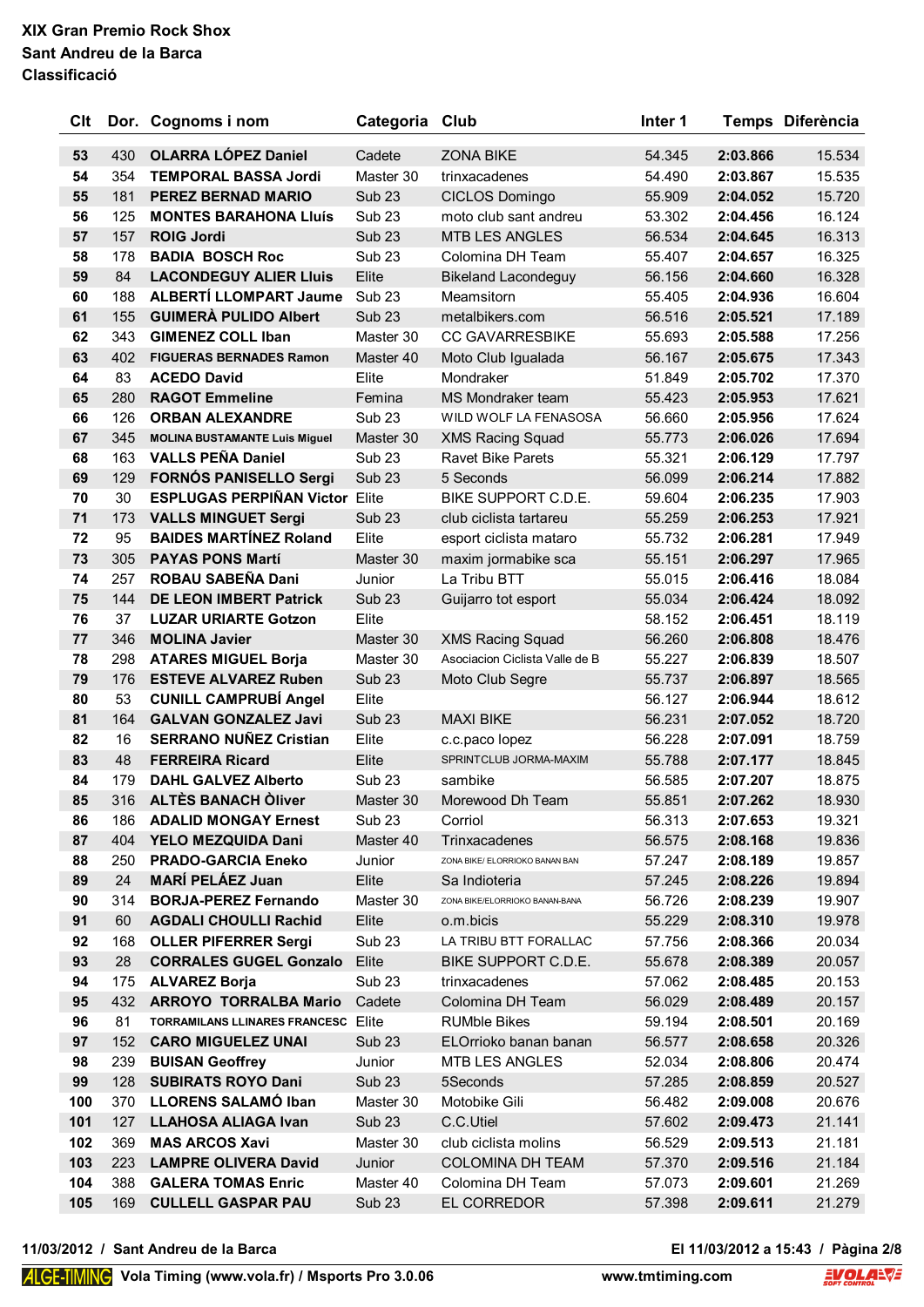| Clt        |            | Dor. Cognoms i nom                                                              | Categoria Club    |                                  | Inter 1          |                      | Temps Diferència |
|------------|------------|---------------------------------------------------------------------------------|-------------------|----------------------------------|------------------|----------------------|------------------|
| 106        | 335        | <b>ROFES VIVES Pere</b>                                                         | Master 30         | <b>BICI-ATS TERRA ALTA</b>       | 56.566           | 2:10.057             | 21.725           |
| 107        | 427        | <b>SIMO CERVERA Jordi</b>                                                       | Cadete            | Colomina DH Team                 | 57.740           | 2:10.086             | 21.754           |
| 108        | 45         | <b>GONZALEZ BOTINES Ruben</b>                                                   | Elite             | tomas belles-giant               | 57.992           | 2:10.188             | 21.856           |
| 109        | 159        | <b>ANADÓN JAUME Dani</b>                                                        | Sub <sub>23</sub> | <b>Mountain Bike Tours</b>       | 57.703           | 2:10.230             | 21.898           |
| 110        | 47         | <b>DALMAU UBIA Antoni</b>                                                       | Elite             | Moto igualada                    | 58.209           | 2:10.324             | 21.992           |
| 111        | 41         | <b>MILL GARCIA Llibert</b>                                                      | Elite             | METALBIKERS.COM                  | 58.471           | 2:10.372             | 22.040           |
| 112        | 347        | <b>MARTINEZ GALVEZ Juan Pedro</b>                                               | Master 30         | <b>GRANDVALIRA BIKEPARK</b>      | 58.424           | 2:10.504             | 22.172           |
| 113        | 259        | <b>BOIX RIBERA Pau</b>                                                          | Junior            | Segre Moto Club                  | 58.034           | 2:10.505             | 22.173           |
| 114        | 135        | <b>TENA FARRE Aleix</b>                                                         | <b>Sub 23</b>     | Colomina DH Team                 | 56.171           | 2:10.750             | 22.418           |
| 115        | 349        | <b>BORREGA SAUMELL Gabriel Master 30</b>                                        |                   | ODENA ESPORT CICLISTA            | 57.127           | 2:10.789             | 22.457           |
| 116        | 261        | <b>PALOMERAS CROS Pau</b>                                                       | Junior            | CLUB BTT ELS SENGLANASSOS        | 57.367           | 2:10.797             | 22.465           |
| 117        | 229        | SPIESER JALBAUD Louis Robert Pierre                                             | Junior            | base sport ibiza                 | 56.201           | 2:10.807             | 22.475           |
| 118        | 142        | <b>SANCHIZ YAGO Jose Manuel Sub 23</b>                                          |                   | <b>TEAM DH CATLIKE</b>           | 57.869           | 2:10.871             | 22.539           |
| 119        | 358        | <b>BERNARDINO ALBANELL Jaime</b>                                                | Master 30         | Moto club sant andreu            | 58.067           | 2:10.961             | 22.629           |
| 120        | 339        | <b>MARTINEZ RAVETLLAT Manel</b>                                                 | Master 30         | <b>RAVETBIKE</b>                 | 58.573           | 2:10.983             | 22.651           |
| 121        | 19         | <b>CINTO PALACIN Pablo</b>                                                      | Elite             | A.C. Valle de Benasque           | 58.437           | 2:11.047             | 22.715           |
| 122        | 253        | <b>ALEGRE SICILIA Jonatan</b>                                                   | Junior            | Plat i pinyó                     | 57.116           | 2:11.049             | 22.717           |
| 123        | 363        | <b>ROMERO Israel</b>                                                            | Master 30         | Solo Bici                        | 57.448           | 2:11.127             | 22.795           |
| 124        | 165        | <b>SURIÑACH PUJADAS Arnau</b>                                                   | Sub <sub>23</sub> | <b>Ravet Bike</b>                | 58.198           | 2:11.145             | 22.813           |
| 125        | 336        | <b>HOMS TORT Antoni</b>                                                         | Master 30         | <b>Rumblebikes</b>               | 56.851           | 2:11.457             | 23.125           |
| 126        | 362        | <b>COSTA Corominas Marc</b>                                                     | Master 30         | <b>Btt Xiulets Extrem</b>        | 55.717           | 2:11.620             | 23.288           |
| 127        | 79         | <b>ESPARGARÓ CASTELLS Ramon</b>                                                 | Elite             | <b>BTT - Trinxacadenes</b>       | 56.719           | 2:11.651             | 23.319           |
| 128        | 98         | <b>GALISTEO CABANILLAS Sergio</b>                                               | Elite             | <b>BASOLI DERBI</b>              | 59.773           | 2:11.779             | 23.447           |
| 129        | 185        | <b>GONZÁLEZ DEMIANENKO Jorge</b>                                                | Sub <sub>23</sub> | EQUIPO SHAMAN TEAM / // CLUB E   | 58.907           | 2:11.817             | 23.485           |
| 130        | 455        | <b>ALEIXANDRE RIPOLL Jose Francisco</b>                                         | Rígida            | cultbikes-specialized            | 57.692           | 2:11.910             | 23.578           |
| 131        | 141        | <b>FIGUERAS BOLET Oriol</b>                                                     | Sub <sub>23</sub> | <b>1043 METALBIKERS</b>          | 59.065           | 2:11.997             | 23.665           |
| 132        | 330        | <b>FIERRO VALENZUELA David</b>                                                  | Master 30         | <b>AEM BIKES TEAM</b>            | 57.409           | 2:12.111             | 23.779           |
| 133        | 396        | <b>PADILLA ORTIZ Xavier</b>                                                     | Master 40         | OM BICIS                         | 58.015           | 2:12.202             | 23.870           |
| 134        | 161        | <b>DUTEY FONT Bruno</b>                                                         | Sub <sub>23</sub> | <b>AEM bikes</b>                 | 58.682           | 2:12.211             | 23.879           |
| 135        | 266        | <b>BARNIOL TORRES Josep</b>                                                     | Junior            | gironella, esport ciclista       | 58.857           | 2:12.236             | 23.904           |
| 136        | 66         | <b>CODINA RODRIGUEZ Oriol</b>                                                   | Elite             | 1076 rip                         | 59.315           | 2:12.243             | 23.911           |
| 137        | 297        | REGAÑO ESTAÚN Javier                                                            | Master 30         | A.C. Valle de Benasque           | 57.479           | 2:12.267             | 23.935           |
| 138        | 184        | <b>DOMINGO VIÑALS ALBERT</b>                                                    | <b>Sub 23</b>     | <b>MAKRO BIKE</b>                | 58.409           | 2:12.321             | 23.989           |
| 139        | 46         | <b>ROYO SANABRIA Sergi</b>                                                      | Elite             | La Tribu Btt Forallac            | 57.750           | 2:12.689             | 24.357           |
| 140        | 415        | <b>LAGO LOPEZ Jordi</b>                                                         | Master 40         | PREMIA DE MAR BTT                | 57.832           | 2:12.966             | 24.634           |
| 141        | 102        | <b>PUIG HIDALGO Oriol</b>                                                       | Elite             |                                  | 59.971           | 2:12.989             | 24.657           |
| 142        | 360        | <b>ROLDAN HERRERA Ivan</b>                                                      | Master 30         | Moto club sant andreu            | 58.895           | 2:13.043             | 24.711           |
| 143        | 49         | GONZALEZ SALAZAR Joseba Iñaki                                                   | Elite             | Elorrioko banan banan            | 58.689           | 2:13.066             | 24.734           |
| 144        | 136        | <b>ALBUIXECH FORES Lluis</b>                                                    | <b>Sub 23</b>     | 5 seconds                        | 58.322           | 2:13.167             | 24.835           |
| 145        | 241        | <b>RAFOLS ALBA Ignasi</b>                                                       | Junior            | MeTALBIKERS,COM                  | 58.531           | 2:13.177             | 24.845           |
| 146<br>147 | 329<br>221 | <b>FALGUERA GONZALEZ Enric Master 30</b><br><b>RANCHAL FERNANDEZ Aitor Jose</b> |                   | Rumblebikes<br>c.c.ciclosmundial | 59.705<br>58.220 | 2:13.258<br>2:13.289 | 24.926<br>24.957 |
| 148        | 265        | <b>GARCIA AGUILERA Oriol</b>                                                    | Junior            | Ombicis/moto club sant andreu    |                  | 2:13.310             | 24.978           |
| 149        | 38         | <b>ESCOLÀ FERRAN Eduard</b>                                                     | Junior<br>Elite   | MorewoodMTBteam                  | 58.449<br>55.363 | 2:13.429             | 25.097           |
| 150        | 425        | <b>FRANCES Borja</b>                                                            | Cadete            | Wild Wolf-la Fenasosa            | 1:00.353         | 2:13.448             | 25.116           |
| 151        | 225        | <b>VICIENT Pau</b>                                                              | Junior            | 5 SECONDS                        | 57.486           | 2:13.556             | 25.224           |
| 152        | 101        | <b>CABALLÉ RIERA Guillem</b>                                                    | Elite             |                                  | 57.887           | 2:13.585             | 25.253           |
| 153        | 65         | <b>GOMEZ IRISARRI Jon</b>                                                       | Elite             | union ciclista erandio           | 1:00.082         | 2:13.598             | 25.266           |
| 154        | 356        | DE JORGE GARCIA DAVID                                                           | Master 30         | <b>ALT URGELL</b>                | 58.455           | 2:13.786             | 25.454           |
| 155        | 246        | <b>VAZQUEZ Alex</b>                                                             | Junior            | SPRINTCLUB JORMA-MAXIM           | 1:00.098         | 2:13.866             | 25.534           |
| 156        | 331        | <b>AGUT GIL DANIEL</b>                                                          | Master 30         | <b>BOMBERS AC</b>                | 56.846           | 2:14.128             | 25.796           |
| 157        | 321        | <b>GAMBIN RAMIREZ Pedro</b>                                                     | Master 30         | club sierra espuña               | 59.110           | 2:14.234             | 25.902           |
| 158        | 334        | <b>CUARTIELLES ORTIZ Pere</b>                                                   | Master 30         | <b>BICI-ATS TERRA ALTA</b>       | 59.103           | 2:14.358             | 26.026           |
|            |            |                                                                                 |                   |                                  |                  |                      |                  |

**11/03/2012 / Sant Andreu de la Barca El 11/03/2012 a 15:43 / Pàgina 3/8**

El 11/03/2012 a 15:43 / Pàgina 3/8<br>ming.com **EVOLANT**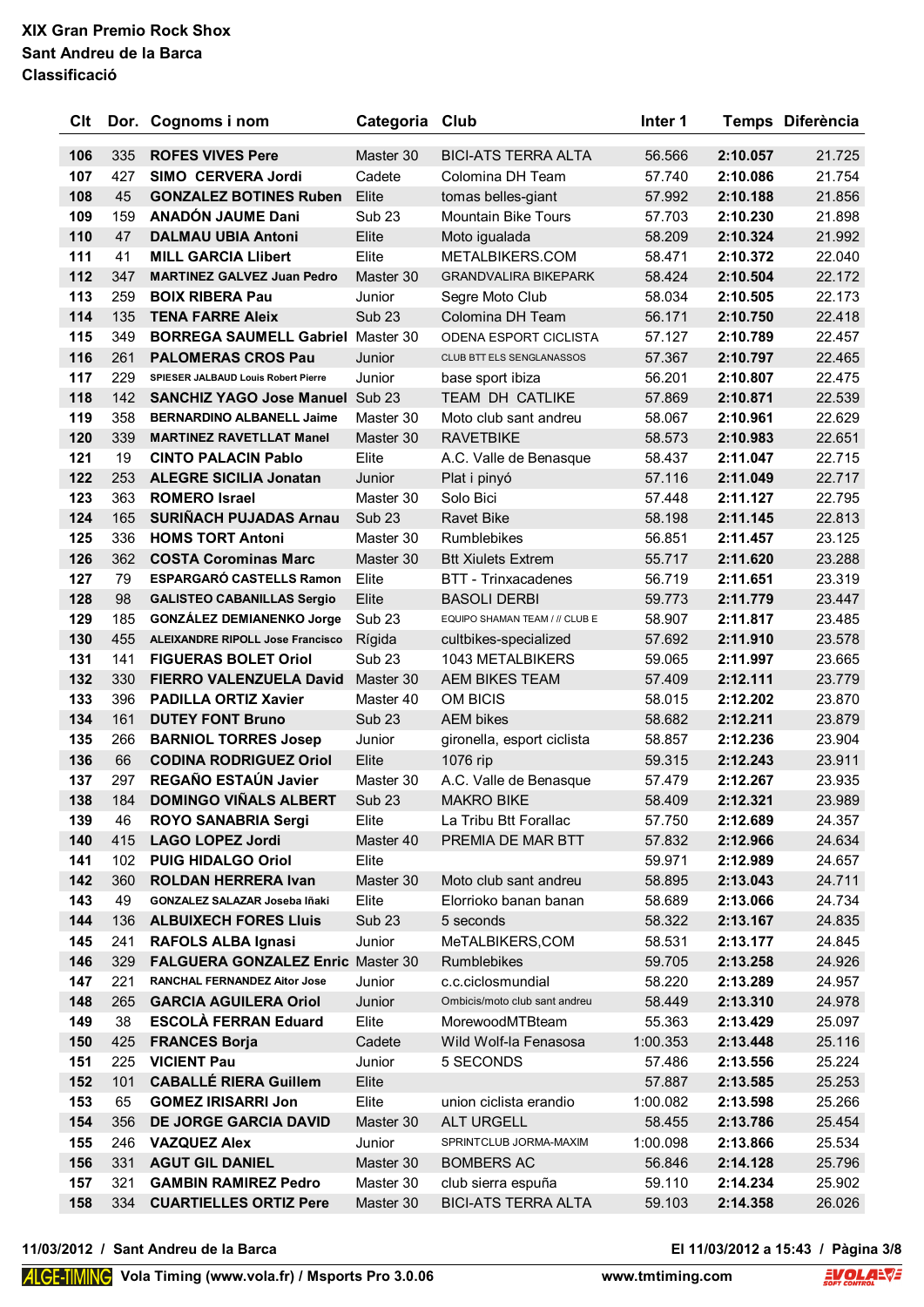| Clt        |            | Dor. Cognoms i nom                                           | Categoria           | Club                               | Inter 1              |                      | Temps Diferència |
|------------|------------|--------------------------------------------------------------|---------------------|------------------------------------|----------------------|----------------------|------------------|
| 159        | 96         | <b>VAZQUEZ CASES Miguel</b>                                  | Elite               | bicicosta                          | 58.757               | 2:14.362             | 26.030           |
| 160        | 133        | <b>PELEGRI CASTRO Gerard</b>                                 | Sub <sub>23</sub>   | Colomina DH Team                   | 59.913               | 2:14.377             | 26.045           |
| 161        | 107        | <b>PALMA CONTRERAS Ruben</b>                                 | Elite               | <b>FA-SOL</b>                      | 58.201               | 2:14.408             | 26.076           |
| 162        | 18         | <b>ABADIA MARTIN Alberto</b>                                 | Elite               | A.C.VALLE DE BENASQUE              | 59.918               | 2:14.686             | 26.354           |
| 163        | 74         | <b>BONADA ANGELATS Francesc</b>                              | Elite               | <b>CC GAVARRESBIKE</b>             | 58.167               | 2:14.793             | 26.461           |
| 164        | 338        | <b>PASCAL Mondié</b>                                         | Master 30           | <b>ROC EVASION</b>                 | 58.508               | 2:15.048             | 26.716           |
| 165        | 364        | <b>ESARTE BORDA Iñaki</b>                                    | Master 30           | igantziko biltoki                  | 58.115               | 2:15.228             | 26.896           |
| 166        | 32         | <b>SEIJO MOYA Gonzaga</b>                                    | Elite               | <b>BikeSupport - GIANT</b>         | 59.926               | 2:15.396             | 27.064           |
| 167        | 240        | <b>PONSA ROURA Xavier</b>                                    | Junior              | sant andreu de la barca moto c     | 1:01.565             | 2:15.700             | 27.368           |
| 168        | 473        | <b>BUISAN Sylvain</b>                                        | Infantil            | RoigoRacingTeam                    | 1:00.490             | 2:15.756             | 27.424           |
| 169        | 31         | <b>DIEZ GARCIA Lucas</b>                                     | Elite               | C.C.Ciclomundial                   | 1:01.619             | 2:15.857             | 27.525           |
| 170        | 42         | <b>LEÓN MORALES Marcos</b>                                   | Elite               | Probike Team                       | 55.770               | 2:16.122             | 27.790           |
| 171        | 441        | <b>LOGAN Escach</b>                                          | Cadete              | <b>MTB LES ANGLES</b>              | 1:00.845             | 2:16.179             | 27.847           |
| 172        | 105        | <b>DANIEL GALLART Marc</b>                                   | Elite               | Multibike-Calucho                  | 1:00.469             | 2:16.204             | 27.872           |
| 173        | 132        | <b>DAUNIS PEXTON Oliver</b>                                  | Sub <sub>23</sub>   | Colomina DH Team                   | 57.059               | 2:16.221             | 27.889           |
| 174        | 99         | <b>COLINA FERRIZ Carlos</b>                                  | Elite               | Shaman Team                        | 1:00.658             | 2:16.246             | 27.914           |
| 175        | 85         | <b>ROMERO SALA Josep</b>                                     | Elite               | <b>Cycles Ayats</b>                | 59.249               | 2:16.285             | 27.953           |
| 176        | 311        | <b>GUERRERO JAREÑO Javier</b>                                | Master 30           | BIKE SUPPORT C.D.E.                | 56.281               | 2:16.312             | 27.980           |
| 177        | 332        | <b>SACASA GONZALEZ Jose Antonio</b>                          | Master 30           | 1645 bike area llagostera cc       | 59.568               | 2:16.545             | 28.213           |
| 178        | 228        | <b>PERALES Aleix</b>                                         | Junior              | Xtrembike                          | 59.889               | 2:16.706             | 28.374           |
| 179        | 90         | <b>PADILLA LLATSE Alex</b>                                   | Elite               | Club ciclista L'Aldea              | 1:00.231             | 2:16.880             | 28.548           |
| 180        | 34         | ZÚÑIGA MONREAL Ibai                                          | Elite               | moto club sant andreu              | 1:01.247             | 2:17.141             | 28.809           |
| 181        | 405        | <b>PEREZ TORO Tomas</b>                                      | Master 40           | FREE BIKE CLUB                     | 58.639               | 2:17.227             | 28.895           |
| 182        | 412        | <b>ABARCA MORA Xavi</b>                                      | Master 40           | cat bike                           | 1:00.373             | 2:17.319             | 28.987           |
| 183        | 92         | <b>RETEGI ETXEBERRIA Imanol</b>                              | Elite               | igantziko biltoki                  | 1:01.646             | 2:17.580             | 29.248           |
| 184<br>185 | 445<br>348 | <b>SANTAEULARIA CAMPS SERNI</b><br><b>MABRAS LLORET Toni</b> | Cadete<br>Master 30 | <b>SOLSONA</b><br><b>ECO ODENA</b> | 1:00.373<br>1:01.398 | 2:17.615<br>2:17.627 | 29.283<br>29.295 |
| 186        | 166        | <b>JULIA BARTHE Carlos</b>                                   | Sub <sub>23</sub>   | Btt premia de dalt                 | 1:00.405             | 2:17.634             | 29.302           |
| 187        | 295        | <b>GIRONES DIAZ Jose Luis</b>                                | Master 30           | PLAY BIKES PACO LOPEZ              | 1:00.880             | 2:17.721             | 29.389           |
| 188        | 140        | <b>OLIVER SUAU Marc</b>                                      | Sub <sub>23</sub>   | meam si torn                       | 1:00.645             | 2:17.785             | 29.453           |
| 189        | 325        | <b>SALAS PALMA JOAQUIM</b>                                   | Master 30           | <b>RAVET BIKE</b>                  |                      | 2:17.921             | 29.589           |
| 190        | 146        | <b>MARTINEZ TOMAS Abel</b>                                   | Sub <sub>23</sub>   | ciclos domingo                     | 58.309               | 2:18.118             | 29.786           |
| 191        | 306        | <b>VALERO LANASPA Sergio</b>                                 | Master 30           | Velocipedos Sorolla                | 1:01.230             | 2:18.284             | 29.952           |
| 192        | 256        | <b>GIMENO TENA Oscar</b>                                     | Junior              | 5 Seconds cc                       | 1:01.577             | 2:18.811             | 30.479           |
| 193        | 440        | <b>DUOCASTELLA BORRAS CARLES</b>                             | Cadete              | <b>BIKE CALAF</b>                  | 1:01.058             | 2:18.979             | 30.647           |
| 194        | 67         | <b>SANS Jordi</b>                                            | Elite               | Rip Club Esportiu                  |                      | 2:19.055             | 30.723           |
| 195        | 51         | <b>AGULLO SANCHIS Jorge</b>                                  | Elite               | DH TEAM JOVIAN                     | 1:00.327             | 2:19.376             | 31.044           |
| 196        | 344        | <b>PORTILLO PINTO Antonio</b>                                | Master 30           | <b>CC GAVARRESBIKE</b>             | 1:01.607             | 2:19.477             | 31.145           |
| 197        | 301        | <b>GOMEZ JARQUE Juanjo</b>                                   | Master 30           | EbreBike                           | 1:02.397             | 2:19.522             | 31.190           |
| 198        | 408        | <b>BOSCASA VARGAS Santiago Master 40</b>                     |                     | <b>DBike</b>                       | 59.029               | 2:19.543             | 31.211           |
| 199        | 462        | <b>ESPEJO PEREZ Javi</b>                                     | Rígida              | Supele Team                        | 1:01.794             | 2:19.589             | 31.257           |
| 200        | 220        | <b>AIXENDRI ROYO Eric</b>                                    | Junior              | 5 Seconds                          | 1:01.484             | 2:19.726             | 31.394           |
| 201        | 86         | <b>LAISECA TORRALBO Omar</b>                                 | Elite               | Club ciclista castellvi de ros     | 1:03.512             | 2:19.821             | 31.489           |
| 202        | 29         | <b>BONO PIQUER César Borja</b>                               | Elite               | Motociclos Serrano/Terratremol     | 1:06.221             | 2:19.840             | 31.508           |
| 203        | 457        | <b>HURTADO GIEMNO Luis</b>                                   | Rígida              | <b>Ciclos Curra/MFB</b>            | 1:01.714             | 2:19.851             | 31.519           |
| 204        | 191        | <b>ROVIRA HUGUET Esteve</b>                                  | Sub <sub>23</sub>   | Shaman Team                        | 1:01.445             | 2:19.892             | 31.560           |
| 205        | 137        | BELDARRAIN LAZKANO Oier Sub 23                               |                     |                                    | 1:00.114             | 2:19.911             | 31.579           |
| 206        | 230        | DE LA PEÑA ARMESTO Jon                                       | Junior              | Galdakaoko Santa Krutz T K         | 1:01.667             | 2:19.939             | 31.607           |
| 207        | 149        | <b>FONTOVA PÉREZ Alberto</b>                                 | Sub <sub>23</sub>   | <b>Rumble Bikes</b>                | 1:01.718             | 2:19.958             | 31.626           |
| 208        | 366        | <b>OSTALÉ LOBERA Turibas</b>                                 | Master 30           | Rol de amigos del velocipedo       | 1:01.506             | 2:19.967             | 31.635           |
| 209        | 413        | VICENTE BLÁZQUEZ Juan Francisco                              | Master 40           | Vila Bike                          | 1:01.322             | 2:20.148             | 31.816           |
| 210        | 377        | <b>MUNUERA TORTOSA Carlos</b>                                | Master 30           | Vila Bike - La Poma                | 59.926               | 2:20.200             | 31.868           |
| 211        | 252        | HORTIGÜELA CILLERO Alejandro Junior                          |                     | Monchinos BTT                      | 1:00.135             | 2:20.227             | 31.895           |

**11/03/2012 / Sant Andreu de la Barca El 11/03/2012 a 15:43 / Pàgina 4/8**

El 11/03/2012 a 15:43 / Pàgina 4/8<br>ming.com **EVOLANT**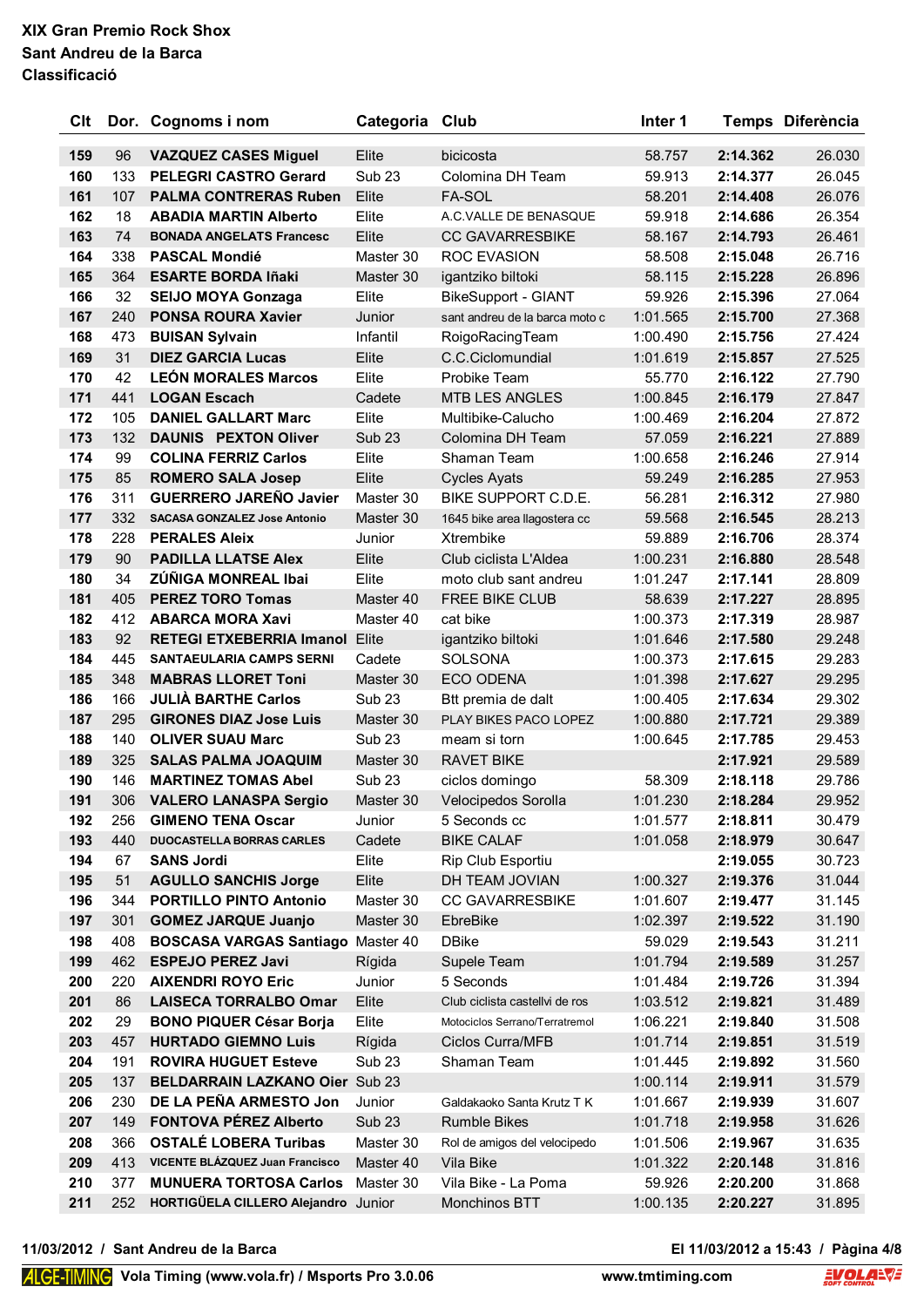| Clt        |           | Dor. Cognoms i nom                                      | Categoria                  | Club                                        | Inter 1              |                      | Temps Diferència |
|------------|-----------|---------------------------------------------------------|----------------------------|---------------------------------------------|----------------------|----------------------|------------------|
| 212        | 72        | <b>L'HÉVÉDER CAMPOMAR Carlos</b>                        | Elite                      | BTT Premia de Dalt - La Poma                | 59.998               | 2:20.253             | 31.921           |
| 213        | 368       | <b>TORRES JIMENEZ Jose</b>                              | Master 30                  | PetrocatRacingTeam                          | 1:01.858             | 2:20.439             | 32.107           |
| 214        | 139       | <b>MANZANO SANCHEZ Francisco Javier Sub 23</b>          |                            | base sport                                  | 1:02.726             | 2:20.467             | 32.135           |
| 215        | 399       | <b>SERRA Joan</b>                                       | Master 40                  | <b>FIGUERAS SANT FELIU</b>                  | 1:01.463             | 2:20.997             | 32.665           |
| 216        | 87        | <b>DOMEÑO Boris</b>                                     | Elite                      | sprint club andorra                         | 1:05.748             | 2:21.154             | 32.822           |
| 217        | 251       | <b>BACIGALUPE QUIJANO Jon Andoni</b>                    | Junior                     | <b>MONCHINOS BTT</b>                        | 1:02.627             | 2:21.231             | 32.899           |
| 218        | 244       | <b>GASOL RODRIGUEZ Josep Francesc</b>                   | Junior                     | 5 SECONDS CLUB CICLISTA                     | 1:00.986             | 2:21.401             | 33.069           |
| 219        | 76        | <b>VAZQUEZ FIGUEIRAS Alberto</b>                        | Elite                      | <b>FIVE SECONDS</b>                         | 58.607               | 2:21.426             | 33.094           |
| 220        | 401       | <b>AZNAR SABATER Angel</b>                              | Master 40                  | la tribu-btt-forallac                       | 1:01.444             | 2:21.495             | 33.163           |
| 221        | 39        | <b>MASDÉU SABATÉ Dani</b>                               | Elite                      | CC. Alcover publi: Biking Poi               | 1:02.025             | 2:21.553             | 33.221           |
| 222        | 237       | <b>ARTIGAL Carles</b>                                   | Junior                     | morewood dh team 2012                       | 1:01.903             | 2:21.741             | 33.409           |
| 223        | 44        | <b>CRESPÍ LLABRÉS Tolo</b>                              | Elite                      | <b>MTB Tours</b>                            | 1:01.632             | 2:21.744             | 33.412           |
| 224        | 97        | VIGO ALONSO Jordi                                       | Elite                      |                                             | 1:02.936             | 2:21.750             | 33.418           |
| 225        | 154       | <b>FERRAN ESTRADERA Lluis</b>                           | Sub <sub>23</sub>          | METALBIKERS.COM                             | 1:02.408             | 2:21.805             | 33.473           |
| 226        | 170       | <b>RUBIO DEL OLMO Gerard</b>                            | <b>Sub 23</b>              | Rumble Bikes C.C.                           | 57.721               | 2:21.925             | 33.593           |
| 227        | 25        | <b>MARIN ANDREU Ferran</b>                              | Elite                      | <b>BIG BIKERS</b>                           | 1:01.678             | 2:22.139             | 33.807           |
| 228        | 172       | <b>GISPERT VALLS Gerard</b>                             | <b>Sub 23</b>              | La tribu btt forallac                       | 57.901               | 2:22.204             | 33.872           |
| 229        | 409       | <b>FERRER GARCIA Rodolfo</b>                            | Master 40                  | <b>D BIKE</b>                               | 1:02.958             | 2:22.255             | 33.923           |
| 230        | 322       | <b>CANOVAS LOPEZ Agustin Miguel Master 30</b>           |                            | murcia fusion bike                          | 1:01.754             | 2:22.266             | 33.934           |
| 231        | 33        | <b>HERNANDEZ FEBRERO Pedro Jose</b>                     | Elite                      | laetus sport                                | 1:03.485             | 2:22.551             | 34.219           |
| 232        | 437       | <b>MOLLAR FRANCH Guillem</b>                            | Cadete                     | <b>VALL D'UXO</b>                           | 1:03.642             | 2:22.660             | 34.328           |
| 233        | 236       | <b>GARAY Amets</b>                                      | Junior                     | Montañera de Bilbao S.C.                    | 1:02.168             | 2:22.844             | 34.512           |
| 234        | 431       | <b>SANZ CASADEVALL Guillem</b>                          | Cadete                     | <b>Bicis Esteve</b>                         |                      | 2:22.951             | 34.619           |
| 235        | 480       | <b>PADILLA LATSE Ferran</b>                             | Infantil                   | Club ciclista L'Aldea                       | 1:03.451             | 2:22.978             | 34.646           |
| 236        | 304       | <b>LEONE Nicolás Pablo</b>                              | Master 30                  | BIKE AREA LLAGOSTERA CC                     | 1:01.823             | 2:23.083             | 34.751           |
| 237        | 444       | <b>BRUN MORENO Guillermo</b>                            | Cadete                     | Club Ciclista Valle de Benasqu              | 1:06.426             | 2:23.100             | 34.768           |
| 238        | 89        | <b>CAMP SÁNCHEZ José Luis</b>                           | Elite                      | <b>Rumble Bikes</b>                         | 1:03.982             | 2:23.101             | 34.769           |
| 239        | 264       | <b>NAVARRO FREIXES Adrià</b>                            | Junior                     | FREE BIKE CLUB                              | 1:02.053             | 2:23.128             | 34.796           |
| 240        | 233       | <b>YU YE Yeangel</b>                                    | Junior                     | <b>Rumblebikes</b>                          | 1:04.087             | 2:23.370             | 35.038           |
| 241        | 68        | <b>VALLCORBA BUSQUETS Xavier</b>                        | Elite                      | <b>RIP CLUB ESPORTIU</b>                    | 1:06.286             | 2:23.755             | 35.423           |
| 242        | 323       | RODRIGUEZ MONTILLA FERNANDO                             | Master 30                  | ZONA BICI ESPARRAGUERA                      | 1:02.905             | 2:23.773             | 35.441           |
| 243        | 372       | <b>GARCIA DE VILLEGAS QUEVEDO Chema</b>                 | Master 30                  | Chumba Gavarres Bike                        | 1:03.495             | 2:23.792             | 35.460           |
| 244        | 224       | <b>VIDAL ROSELLO Eric</b>                               | Junior                     | Colomina DH Team                            | 1:05.316             | 2:24.219             | 35.887           |
| 245        | 353       | <b>GABARRELLA BERGE Jaume</b>                           | Master 30                  | club ciclista tartareu                      | 1:03.024             | 2:24.341             | 36.009           |
| 246        | 145       | <b>PINTO VICENT Iván</b>                                | Sub <sub>23</sub>          | ciclos domingo                              | 1:01.692             | 2:24.571             | 36.239           |
| 247        | 82        | <b>JUAN SERRADOR Carles</b>                             | Elite                      |                                             | 1:05.051             | 2:24.585             | 36.253           |
| 248        | 262       | <b>MERA PUERTAS Marc</b>                                | Junior                     | METALBIKERS.COM                             | 1:03.279             | 2:24.812             | 36.480           |
| 249<br>250 | 21<br>167 | <b>APARICIO MARTIN Eduardo</b><br><b>ADRASTE Victor</b> | Elite<br>Sub <sub>23</sub> | A.D. Zierzo Riders                          | 1:03.588<br>1:11.077 | 2:24.832             | 36.500<br>36.536 |
| 251        | 52        | <b>SATACRUZ SEMPERE Hector Lopez</b>                    | Elite                      | <b>BTT Premia de Dalt</b><br>DH TEAM JOVIAN | 1:04.815             | 2:24.868<br>2:25.014 | 36.682           |
| 252        | 479       | <b>LAGMICH LAGRAÑA Alex</b>                             | Infantil                   | LA TRIBU BTT FORALLAC, C.C.                 | 1:01.980             | 2:25.276             | 36.944           |
| 253        | 320       | <b>APARICI LOPEZ Joan Antoni</b>                        | Master 30                  | Freebike Riders Ciclismo                    | 1:02.031             | 2:25.308             | 36.976           |
| 254        | 447       | <b>NICOLAS MERA Roger</b>                               | Cadete                     | METALBIKERS, COM                            | 1:05.560             | 2:25.316             | 36.984           |
| 255        | 232       | <b>PEREZ MIRANDA Alvaro</b>                             | Junior                     | MTB ANIMALS DE MONTE                        | 1:04.668             | 2:25.588             | 37.256           |
| 256        | 374       | <b>HERNANDEZ REQUENA Manuel</b>                         | Master 30                  | Colomina DH Team                            | 1:03.536             | 2:25.629             | 37.297           |
| 257        | 283       | <b>GIMENEZ Viktoria</b>                                 | Femina                     | roigo racing team                           | 1:00.867             | 2:25.651             | 37.319           |
| 258        | 397       | PRADO- PEDROSO Jose Manuel                              | Master 40                  | ZONA BIKE/ELORRIOKO BANAN-BANA              | 1:02.509             | 2:25.731             | 37.399           |
| 259        | 310       | <b>ERNESTO PORCAR Jorge</b>                             | Master 30                  | mtb animals de monte                        | 1:02.195             | 2:25.799             | 37.467           |
| 260        | 249       | <b>GUARDIA MARTÍN Adrià</b>                             | Junior                     | FREE BIKE CLUB                              | 1:03.141             | 2:26.033             | 37.701           |
| 261        | 271       | <b>MEDINA JIMENEZ Tobias</b>                            | Junior                     | FORMULA EXTREM TACTIC BIKES                 | 1:01.186             | 2:26.087             | 37.755           |
| 262        | 27        | <b>MARTINEZ RODRIGUEZ Carlos</b>                        | Elite                      | ciclos vicea c.c                            | 1:04.736             | 2:26.152             | 37.820           |
| 263        | 36        | <b>BARBERO BATALLE David</b>                            | Elite                      | 221 ST.ANDREU BARCA , MOTO CLUB             | 57.385               | 2:26.187             | 37.855           |
| 264        | 359       | <b>ARIAS GIMENEZ Toni</b>                               | Master 30                  | FREE BIKE CLUB                              | 1:03.552             | 2:26.272             | 37.940           |
|            |           |                                                         |                            |                                             |                      |                      |                  |

**11/03/2012 / Sant Andreu de la Barca El 11/03/2012 a 15:43 / Pàgina 5/8**

# El 11/03/2012 a 15:43 / Pàgina 5/8<br>ming.com **EVOLANT**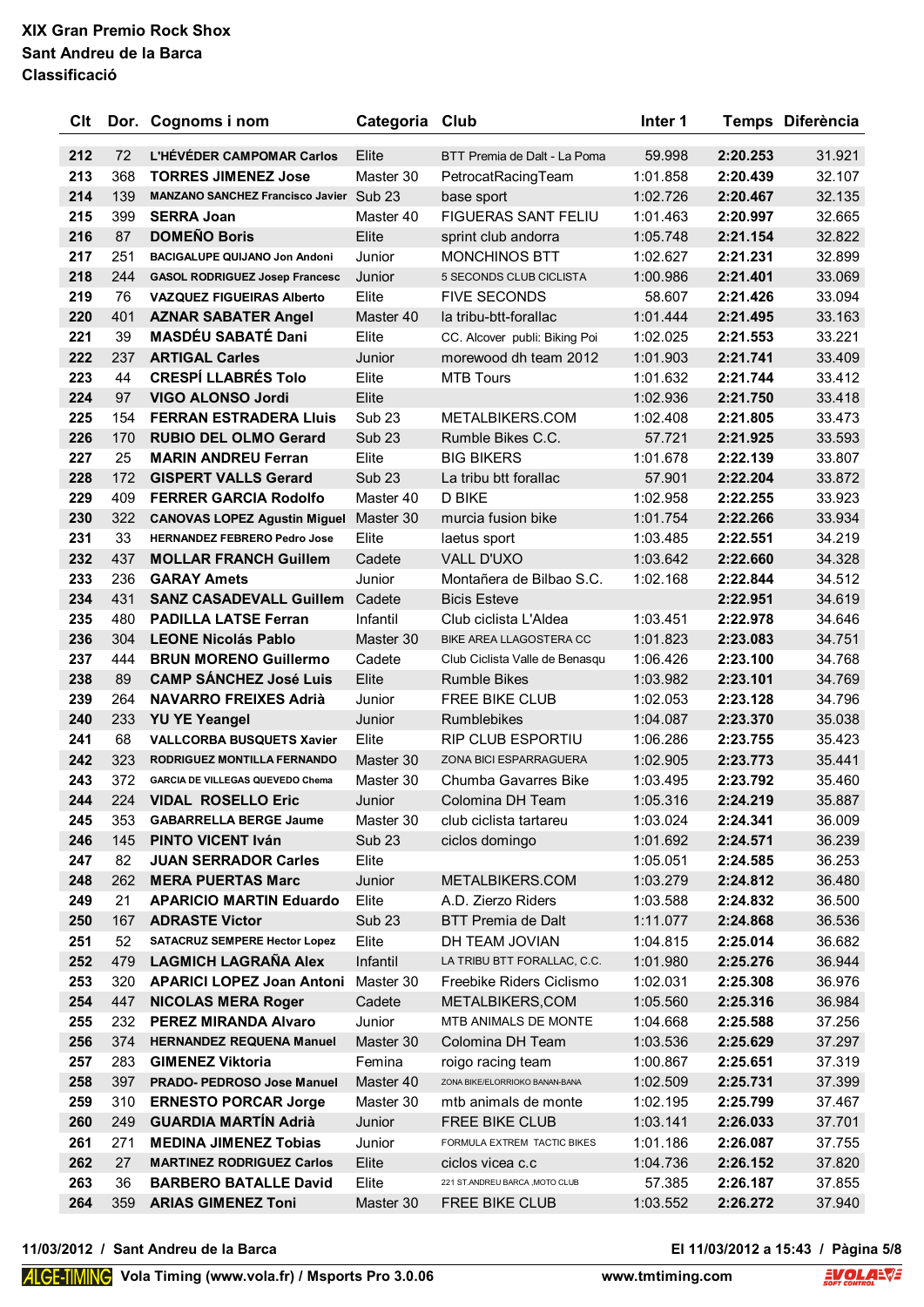| Clt        |            | Dor. Cognoms i nom                                         | Categoria Club     |                                              | Inter 1              |                      | Temps Diferència |
|------------|------------|------------------------------------------------------------|--------------------|----------------------------------------------|----------------------|----------------------|------------------|
| 265        | 407        | <b>SANCHO SERRADILLA Rafael</b>                            | Master 40          | <b>BIKE ESPLUGUES</b>                        | 1:02.639             | 2:26.607             | 38.275           |
| 266        | 17         | <b>MARTINEZ PEREZ Pedro Jose</b>                           | Elite              | PAco lopez                                   | 1:04.635             | 2:26.610             | 38.278           |
| 267        | 62         | <b>PEREZ ROSA Ferran</b>                                   | Elite              | chain reaction cycles-bike are               | 1:05.626             | 2:26.734             | 38.402           |
| 268        | 361        | <b>SOLANES MARTINEZ Gerard</b>                             | Master 30          | la canonja (xiulets xtrem)                   | 1:00.355             | 2:26.791             | 38.459           |
| 269        | 400        | <b>MASSOT FIGUERAS Germa</b>                               | Master 40          | la tribu btt forallac                        | 1:05.218             | 2:27.182             | 38.850           |
| 270        | 150        | <b>MENDEZ GARRALDA AITOR</b>                               | Sub <sub>23</sub>  | 5 SECONDS                                    | 58.653               | 2:27.203             | 38.871           |
| 271        | 309        | <b>MARBELLA ALCOCEBA David</b>                             | Master 30          | Cariñena Cicles                              | 1:04.532             | 2:27.222             | 38.890           |
| 272        | 162        | <b>LEAL ALBERO David</b>                                   | Sub <sub>23</sub>  | dh TEAM JOVIAN                               | 1:03.950             | 2:27.267             | 38.935           |
| 273        | 134        | <b>RAVENTOS MARTI Xavier</b>                               | Sub <sub>23</sub>  | Colomina DH Team                             | 52.248               | 2:27.732             | 39.400           |
| 274        | 341        | <b>CUADRADO ALVAREZ Jordi</b>                              | Master 30          | Btt Premia de Dalt la Poma, D-B              | 1:05.906             | 2:27.911             | 39.579           |
| 275        | 318        | <b>OCHANDO SANCHEZ Jose Ignacio</b>                        | Master 30          | SANT ANDREU DE LA BARCA                      | 1:02.698             | 2:28.213             | 39.881           |
| 276        | 365        | <b>ESTEBAN QUILEZ Javier</b>                               | Master 30          | zierzoriders                                 | 1:06.071             | 2:28.230             | 39.898           |
| 277        | 269        | <b>SEQUERA GONZALEZ Kilian</b>                             | Junior             | <b>FREE BIKE CLUB</b>                        | 1:02.140             | 2:28.257             | 39.925           |
| 278        | 460        | PERICH AVELLÍ Isaac                                        | Rígida             | La Tribu BTT Forallac                        | 1:04.186             | 2:28.429             | 40.097           |
| 279        | 416        | <b>REBOLLO REBELLON Frank</b>                              | Master 40          | <b>FREE BIKE CLUB</b>                        | 58.955               | 2:28.460             | 40.128           |
| 280        | 58         | <b>SANTOS Francisco</b>                                    | Elite              | Mariano Rojas c.c.                           | 1:04.410             | 2:28.753             | 40.421           |
| 281        | 472        | <b>PARDO PARDOS Jon</b>                                    | Infantil           | <b>COLOMINA DH TEAM</b>                      | 1:03.618             | 2:28.857             | 40.525           |
| 282        | 395        | <b>MASTRONARDI Matteo</b>                                  | Master 40          | <b>AEM Bike</b>                              | 1:06.028             | 2:28.900             | 40.568           |
| 283        | 20         | <b>JUSTICIA MILLA Manuel</b>                               | Elite              | paco lopez                                   | 1:04.308             | 2:29.005             | 40.673           |
| 284        | 387        | <b>LUCAS CABALEIRO Francisco</b>                           | Master 40          | 306 Premia de Dalt                           | 1:05.456             | 2:29.722             | 41.390           |
| 285        | 160        | <b>LOPEZ MARTINEZ Gerardo</b>                              | Sub <sub>23</sub>  | murcia fusion bikes                          | 1:05.077             | 2:29.907             | 41.575           |
| 286        | 106        | <b>MARTINEZ MESALLES Edgard</b>                            | Elite              | multibike lleida cc                          | 1:03.975             | 2:29.961             | 41.629           |
| 287        | 171        | <b>GUASCH DIAZ Jordi</b>                                   | Sub <sub>23</sub>  | rumble bike                                  | 1:05.423             | 2:30.266             | 41.934           |
| 288        | 268        | <b>DIAZ Juanjo</b>                                         | Junior             | <b>AEM Bikes</b>                             | 1:00.357             | 2:31.689             | 43.357           |
| 289        | 243        | <b>MARIN BUZNEGO Aitor</b>                                 | Junior             | 5 seconds                                    | 1:03.555             | 2:31.738             | 43.406           |
| 290        | 475        | <b>MOIX BARENYS Gerard</b>                                 | Infantil           | Maxi Bike                                    | 1:11.700             | 2:31.980             | 43.648           |
| 291        | 394        | <b>GARCIA MARTIN Alberto</b>                               | Master 40          | st. andreu de la barca, moto c               | 1:05.086             | 2:32.003             | 43.671           |
| 292        | 222        | <b>CLAVERIA DE LLANO Antoni</b>                            | Junior             | Colomina DH Team                             | 1:06.968             | 2:32.121             | 43.789           |
| 293        | 289        | <b>ADALID MONGAY Carla</b>                                 | Femina             | Corriol                                      | 1:07.061             | 2:32.230             | 43.898           |
| 294        | 227        | <b>CUSO TORNER Edgar</b>                                   | Junior             | Live Bikes                                   | 1:06.808             | 2:32.470             | 44.138           |
| 295        | 470        | <b>CABRERIZO BOIX Antoni</b>                               | Infantil           | Colomina DH Team                             | 1:03.535             | 2:32.864             | 44.532           |
| 296        | 449        | <b>GRISET ROCA Jordi</b>                                   | Cadete             | Probike Club                                 | 1:03.248             | 2:33.358             | 45.026           |
| 297        | 443        | <b>MURRIA FELIP Jordi</b>                                  | Cadete             | 5 SECONDS                                    | 1:10.972             | 2:33.849             | 45.517           |
| 298        | 248        | <b>GALLEGO PIQUERES Ismael</b>                             | Junior             | club ciclista rosanes                        | 1:10.042             | 2:33.859             | 45.527           |
| 299        | 461        | <b>COLOMINA TOMAS Josep</b>                                | Rígida             | ONE TO ONE                                   | 1:08.884             | 2:33.994             | 45.662           |
| 300        | 307        | <b>ALEMANY GONZALEZ Jaime Nicolas</b>                      | Master 30          | SA INDIOTERIA CLUB CICLISTA                  | 1:04.935             | 2:34.229             | 45.897           |
| 301        | 411        | <b>BARASONA GOMEZ SERGIO</b>                               | Master 40          | D BIKE                                       | 1:08.945             | 2:34.638             | 46.306           |
| 302        | 56         | <b>GOMEZ NUÑEZ Edgar</b>                                   | Elite              | Btt premia de dalt / guak                    | 1:06.011             | 2:34.733             | 46.401           |
| 303        | 326        | <b>GALLARDO GONZALEZ Jose Master 30</b>                    |                    | <b>RAVETBIKE</b>                             | 1:02.525             | 2:35.261             | 46.929           |
| 304        | 272        | <b>PALLARÈS GARCÍA Marcel</b>                              | Junior             | Shaman Team                                  | 1:03.174             | 2:35.313             | 46.981           |
| 305        | 351        | <b>MARTINEZ MONTERO Josep Manel</b>                        | Master 30          | Odena Esport Ciclista                        | 1:06.967             | 2:35.410             | 47.078           |
| 306        | 389        | <b>GARCIA REBOLLO Carlos</b>                               | Master 40          | ALT URGELL                                   | 1:08.566             | 2:35.596             | 47.264           |
| 307        | 474        | PEREGRINA REINA ALEX                                       | Infantil           | <b>MATARO SPORT</b>                          | 1:07.226             | 2:35.718             | 47.386           |
| 308        | 371        | <b>LOPEZ GIMENEZ JORDI</b>                                 | Master 30          | PREMIA DE DALT BTT CLUB                      | 1:07.344             | 2:35.930             | 47.598           |
| 309        | 428        | <b>GUIRAL QUILEZ Alex</b>                                  | Cadete             | Colomina DT                                  | 1:08.870             | 2:36.028             | 47.696           |
| 310        | 350        | <b>LOPEZ CALATRAVA Alex</b>                                | Master 30          | 116 ANOIA, AMICS CICLISTES                   | 1:07.697             | 2:36.169             | 47.837           |
| 311        | 328        | <b>BOURSIAC DIEGO ANIBAL</b>                               | Master 30          | RATPENAT CC                                  | 1:07.980             | 2:36.242             | 47.910           |
| 312        | 391        | <b>TAPIA Angel</b>                                         | Master 40          | La Poma                                      | 1:06.506             | 2:36.243             | 47.911           |
| 313        | 242        | <b>MARTINEZ CASADO Antonio</b>                             | Junior             |                                              | 1:06.511             | 2:36.748             | 48.416           |
| 314<br>315 | 434<br>390 | <b>CLIMENT PELEGRINA Marc</b><br><b>RUIZ VILLAR Ismael</b> | Cadete             | <b>DarkBikers</b><br>PREMIA DE DALT BTT CLUB | 1:09.207<br>1:06.616 | 2:36.827<br>2:36.929 | 48.495<br>48.597 |
| 316        | 75         | <b>GIMENO TENA Ivan</b>                                    | Master 40<br>Elite | 5 Seconds                                    | 1:06.237             | 2:37.451             | 49.119           |
|            |            |                                                            |                    |                                              |                      |                      |                  |
| 317        | 226        | <b>REIG ALABART Josep Ma</b>                               | Junior             | DIFERENT BIKE (IGUALADA) ANOI                | 1:07.226             | 2:38.470             | 50.138           |

**11/03/2012 / Sant Andreu de la Barca El 11/03/2012 a 15:43 / Pàgina 6/8**

El 11/03/2012 a 15:43 / Pàgina 6/8<br>ming.com **EVOLANT**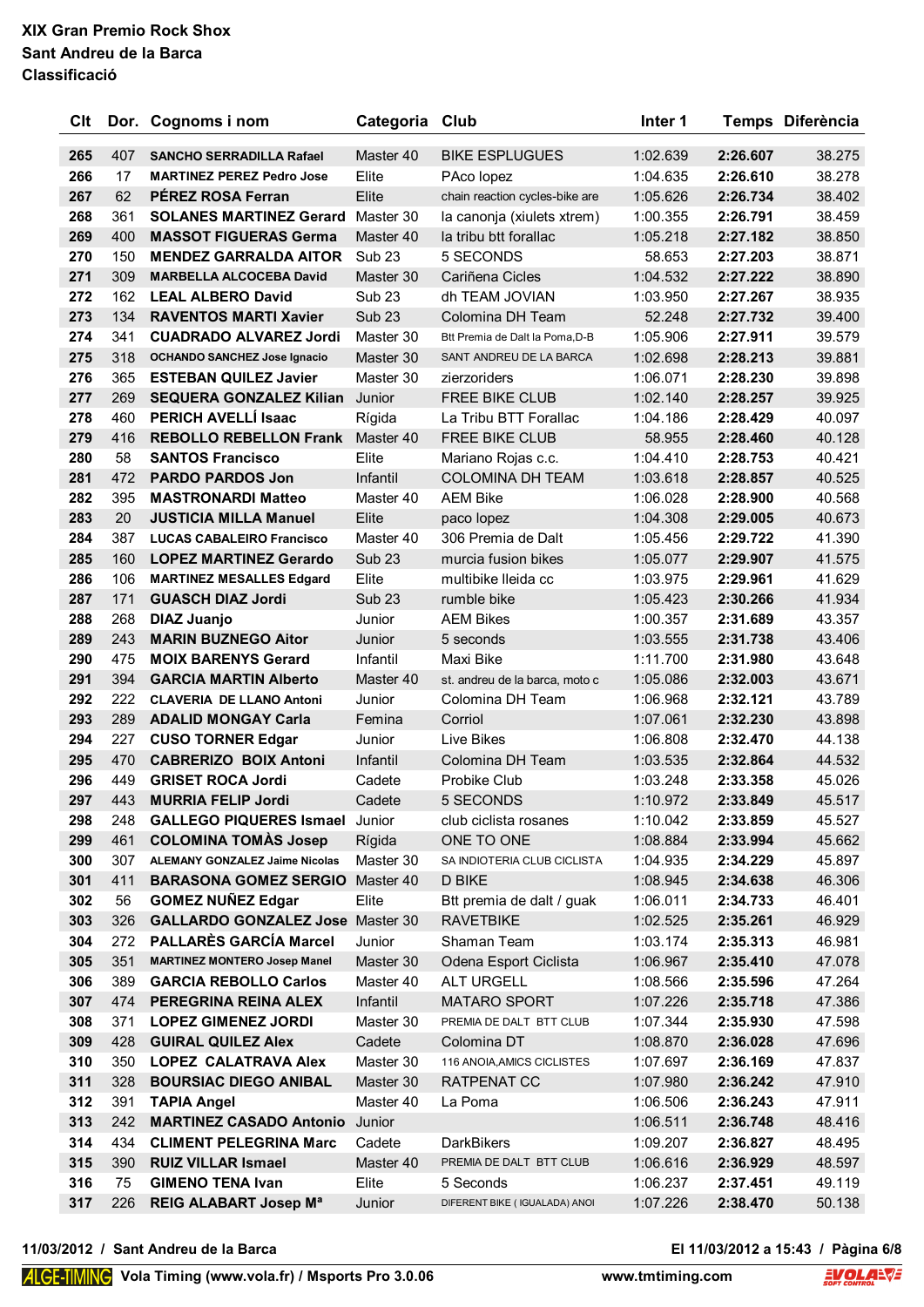| Clt |     | Dor. Cognoms i nom                        | Categoria         | Club                           | Inter 1  |          | Temps Diferència |
|-----|-----|-------------------------------------------|-------------------|--------------------------------|----------|----------|------------------|
| 318 | 433 | PERPIÑAN CLAVERIA ALBERTO                 | Cadete            | FORMULA EXTREM TACTIC BIKES    | 1:08.194 | 2:38.524 | 50.192           |
| 319 | 319 | <b>SEGARRA MONTANYOLA Joaquim</b>         | Master 30         | Tomas bellès                   | 1:09.276 | 2:39.117 | 50.785           |
| 320 | 148 | <b>SÁNCHEZ GIRONA Jose Antonio</b>        | Sub <sub>23</sub> | C.C. Vicea                     | 1:11.019 | 2:39.850 | 51.518           |
| 321 | 410 | <b>IRIGOYEN GENEVROIS Tomas</b>           | Master 40         | bike house                     | 1:10.582 | 2:40.297 | 51.965           |
| 322 | 303 | <b>MONZON NAVARRO AINGERU</b>             | Master 30         | EL REPECHO CC                  | 1:04.996 | 2:40.515 | 52.183           |
| 323 | 406 | <b>NAVARRO SALAZAR Josep</b>              | Master 40         | FREE BIKE CLUB                 | 1:04.286 | 2:40.545 | 52.213           |
| 324 | 477 | <b>VON HEYDEN Carlos</b>                  | Infantil          | btt premia de dalt             | 1:07.003 | 2:40.710 | 52.378           |
| 325 | 317 | <b>LÓPEZ VIZCANO Andrés</b>               | Master 30         | Anr bazuka                     | 1:07.987 | 2:41.132 | 52.800           |
| 326 | 100 | <b>MAURI QUETGLAS Miguel</b>              | Elite             | <b>Mountain Bike Tours</b>     | 56.842   | 2:41.154 | 52.822           |
| 327 | 130 | <b>MARTINEZ LUMBIERRES Tomas</b>          | Sub <sub>23</sub> | Colomina DH Team               | 1:04.919 | 2:42.981 | 54.649           |
| 328 | 43  | <b>ALEMANY REY Marck</b>                  | Elite             | Probike                        | 1:02.085 | 2:43.437 | 55.105           |
| 329 | 463 | <b>VIÑOLA JORDANO Marc</b>                | Rígida            | one to one                     | 1:09.841 | 2:43.538 | 55.206           |
| 330 | 284 | <b>CORTES FOLKE Karolina</b>              | Femina            | <b>LIVE BIKES</b>              | 1:12.884 | 2:43.638 | 55.306           |
| 331 | 478 | <b>BLANC CIRERA ARCADI</b>                | Infantil          | <b>COLOMINA DH TEAM</b>        | 1:13.537 | 2:44.550 | 56.218           |
| 332 | 458 | <b>GORDO LLINAS Alex Javier</b>           | Rígida            | club ciclista rosanes          | 1:02.713 | 2:45.030 | 56.698           |
| 333 | 192 | <b>DELGADO LOPEZ Javier</b>               | Sub <sub>23</sub> | FREE BIKE CLUB                 | 1:18.284 | 2:46.507 | 58.175           |
| 334 | 337 | <b>LAURENT Esteve</b>                     | Master 30         | CC LE BOULOU/BIKE PARK LES ANG | 59.660   | 2:47.801 | 59.469           |
| 335 | 386 | <b>MARQUEZ ABAJO Jose Ma</b>              | Master 40         | 306 Premia de Dalt, C.C BTT    | 1:10.539 | 2:48.049 | 59.717           |
| 336 | 313 | <b>GARCIA SANCHEZ Luis</b>                | Master 30         | <b>AEM BIKES</b>               | 1:09.284 | 2:49.113 | 1:00.781         |
| 337 | 158 | <b>GONZALEZ Iván Alexis Jorge Sub 23</b>  |                   | Pro Bike                       | 1:16.419 | 2:49.754 | 1:01.422         |
| 338 | 352 | <b>CONTRERAS BASSANGÉ Francesc</b>        | Master 30         | penya pedal                    | 1:09.831 | 2:49.895 | 1:01.563         |
| 339 | 357 | <b>ANGEL TORRAMILANS Jordi</b>            | Master 30         | rumble bikes                   | 1:09.630 | 2:49.917 | 1:01.585         |
| 340 | 471 | <b>MANONELLES GARCIA RAMON</b>            | Infantil          | <b>TERRA DE LLEIDA</b>         | 1:16.213 | 2:50.362 | 1:02.030         |
| 341 | 393 | <b>CLIMENT VIDAL Bernat</b>               | Master 40         | Darkbikers                     | 1:06.936 | 2:50.581 | 1:02.249         |
| 342 | 429 | <b>BONET CASTAÑO Pol</b>                  | Cadete            | Colomina DH Team               | 1:14.115 | 2:51.099 | 1:02.767         |
| 343 | 436 | <b>ARRANZ ROS Bryan</b>                   | Cadete            | 306 premia de dalt, c.c. btt   | 1:13.205 | 2:51.761 | 1:03.429         |
| 344 | 385 | <b>ARANDA PUERTA José</b>                 | Master 40         | 306 premia de dalt, c.c. btt   | 1:13.373 | 2:56.179 | 1:07.847         |
| 345 | 333 | <b>GÓMEZ IRISARRI Ibon</b>                | Master 30         | union Ciclista Erandio         | 1:29.582 | 2:56.289 | 1:07.957         |
| 346 | 281 | <b>GUTIERREZ PUIGARNAU Anna</b>           | Femina            | BIKE AREA LLAGOSTERA CC        | 1:22.118 | 2:57.593 | 1:09.261         |
| 347 | 285 | <b>MIRALLES VERA Maria Fuensanta</b>      | Femina            | <b>MR.MOON</b>                 | 1:16.804 | 2:58.228 | 1:09.896         |
| 348 | 282 | <b>BARBERO BATALLÉ Laia</b>               | Femina            | Om Bicis / Batiburrillo team   | 1:18.428 | 2:58.491 | 1:10.159         |
| 349 | 183 | <b>ARNAU ARREVOLA Marc</b>                | Sub <sub>23</sub> | <b>CICLISME ALT URGELL</b>     | 1:00.553 | 3:00.110 | 1:11.778         |
| 350 | 426 | <b>GARCIA QUERALT Lander</b>              | Cadete            | 5 seconds                      | 1:14.688 | 3:00.646 | 1:12.314         |
| 351 | 288 | <b>JULIÀ BARTHE Blanca</b>                | Femina            | BTT PREMIÀ DE DALT             | 1:20.596 | 3:01.072 | 1:12.740         |
| 352 | 439 | <b>DIAZ MONNE Ricart</b>                  | Cadete            | Colomina DH Team               | 1:12.956 | 3:01.224 | 1:12.892         |
| 353 | 476 | <b>BUIDE CASATELLO LIUIS</b>              | Infantil          | Colomina DH Team               | 1:15.262 | 3:02.933 | 1:14.601         |
| 354 | 448 | <b>GRACIA GOMEZ POL</b>                   | Cadete            | <b>GOLDEN BIKE</b>             | 1:20.393 | 3:03.352 | 1:15.020         |
| 355 | 446 | <b>GONZÁLEZ LÓPEZ Raúl</b>                | Cadete            |                                | 1:23.184 | 3:18.999 | 1:30.667         |
| 356 | 91  | <b>COSTA COROMINAS Oscar</b>              | Elite             |                                | 1:01.974 | 3:31.745 | 1:43.413         |
| 357 | 375 | <b>CSERNY Stephen</b>                     | Master 30         | Vila Bike - La `poma           | 1:16.874 | 3:35.330 | 1:46.998         |
| 358 | 245 | <b>ALGARRA NAVARRO Daniel</b>             | Junior            | RAVET BIKE                     | 53.638   | 3:37.781 | 1:49.449         |
| 359 | 500 | BAYONAS MAS & GRANELL DÍAZ Alfons & Jordi | Tandem            | tandemdh.com/CC Molins de Rei  | 1:26.602 | 3:47.549 | 1:59.217         |
| 360 | 54  | <b>MIRANDA Esteban</b>                    | Elite             | CULTBIKES-SPECIALIZED          | 2:32.804 | 4:26.854 | 2:38.522         |
| 361 | 456 | <b>GRACIÀ GONZÁLEZ Dani</b>               | Rígida            | 5seconds                       |          | 9:20.786 | 7:32.454         |

#### **Absents**

| 50 | <b>COBOS MANCHON Carlos</b>      | Elite | A.D. Zierzo riders  |
|----|----------------------------------|-------|---------------------|
| 57 | <b>PAMIES REY Francesc Ramon</b> | Flite | MAXI BIKF           |
| 61 | <b>LUCAS AROCA Pedro Jose</b>    | Elite | mariano rojas       |
|    | 63 PALOMINO MATA Oscar           | Elite | <b>FA-SOL BIKES</b> |
| 69 | <b>CAPDEVILA LÓPEZ Xavier</b>    | Elite | Moto Club Segre     |
| 73 | <b>SABI DIEZ Carles</b>          | Elite | <b>ANR</b>          |

**11/03/2012 / Sant Andreu de la Barca El 11/03/2012 a 15:43 / Pàgina 7/8**

El 11/03/2012 a 15:43 / Pàgina 7/8<br>ming.com **EVOLANT**